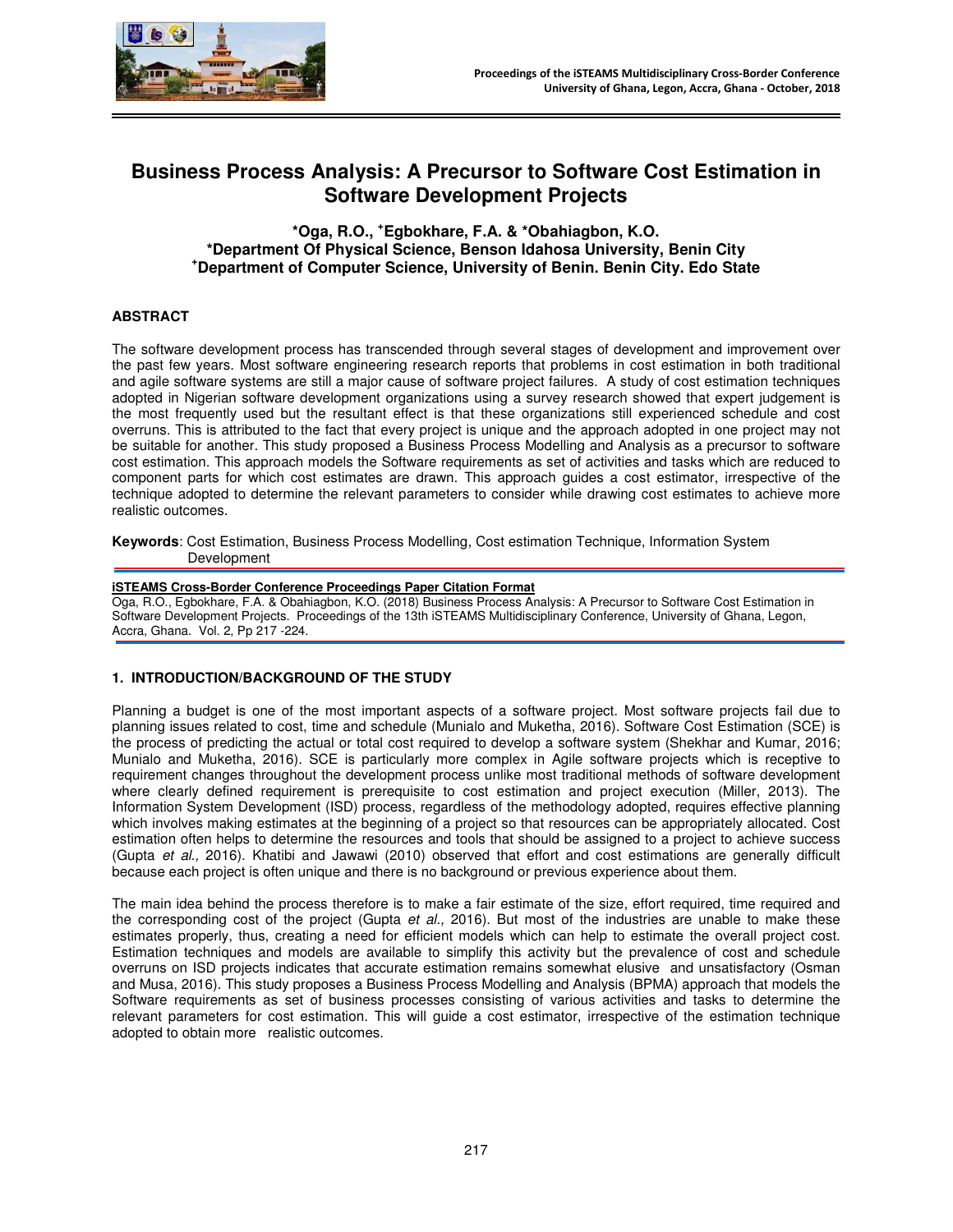

# **2. RESEARCH METHODOLOGY 2.1. DATA COLLECTION METHODS**

In order to understand the current cost estimation models adopted by software development organizations in Nigeria, formal interviews were used to elicit information from selected software development organizations. The purpose of the interview was to elicit information on the software development models adopted, the cost estimation techniques used and the effect on the overall project outcomes. Ten (10) Software project managers selected from three cities in Nigeria (Lagos, Abuja and Akure) where there is intensive software development activity were interviewed. The interview questions were prepared in the form of a questionnaire to ensure consistency. Each interview session was scheduled and it lasted for about 40 minutes. The responses were recorded in the questionnaire. Analysis of the interview protocol (Table 1) showed that Four (4) of the software organisations studied adopt agile software development methodology, three (3) used traditional methods while the methodology by the other three (3) were unspecified. The software methodology adopted and cost estimation techniques adopted are presented in Table 1 and Table 2.

#### **Table 1: Software Methodology Adopted**

| Methodology | No. of responses | Percentage % |  |  |  |  |
|-------------|------------------|--------------|--|--|--|--|
| Traditional |                  | 30           |  |  |  |  |
| Agile       |                  | 40           |  |  |  |  |
| Unspecified | u                | 30           |  |  |  |  |
| Total       | 10               | 100          |  |  |  |  |

# **Table 2: Cost Estimation Techniques Adopted**

| <b>Cost Estimation Method</b>    | No of responses | Percentage   |  |  |  |  |
|----------------------------------|-----------------|--------------|--|--|--|--|
| Expert Judgment (E)              | 10              | 100          |  |  |  |  |
| Analogy (A)                      | 0               | $\mathbf 0$  |  |  |  |  |
| Price-to-win (P)                 | 3               | 30           |  |  |  |  |
| Bottom-up (B)                    |                 | 10           |  |  |  |  |
| Top-down (T)                     | $\mathbf{2}$    | 20           |  |  |  |  |
| Constructive Cost Model (COCOMO) | 0               | $\mathbf{0}$ |  |  |  |  |
| Function point analysis (F)      | 4               | 40           |  |  |  |  |
| Story point (SP)                 | 3               | 30           |  |  |  |  |
| Ideal day (I)                    | 0               | $\mathbf{0}$ |  |  |  |  |
| Feature driven development (FD)  | 0               | 0            |  |  |  |  |

The Cost estimation techniques adopted and the overall project outcomes for the studied organizations is presented in Table 3. The interviewees were promised privacy and confidentiality therefore the company names in this project are denoted as Ci,  $(i = 1... 10)$ .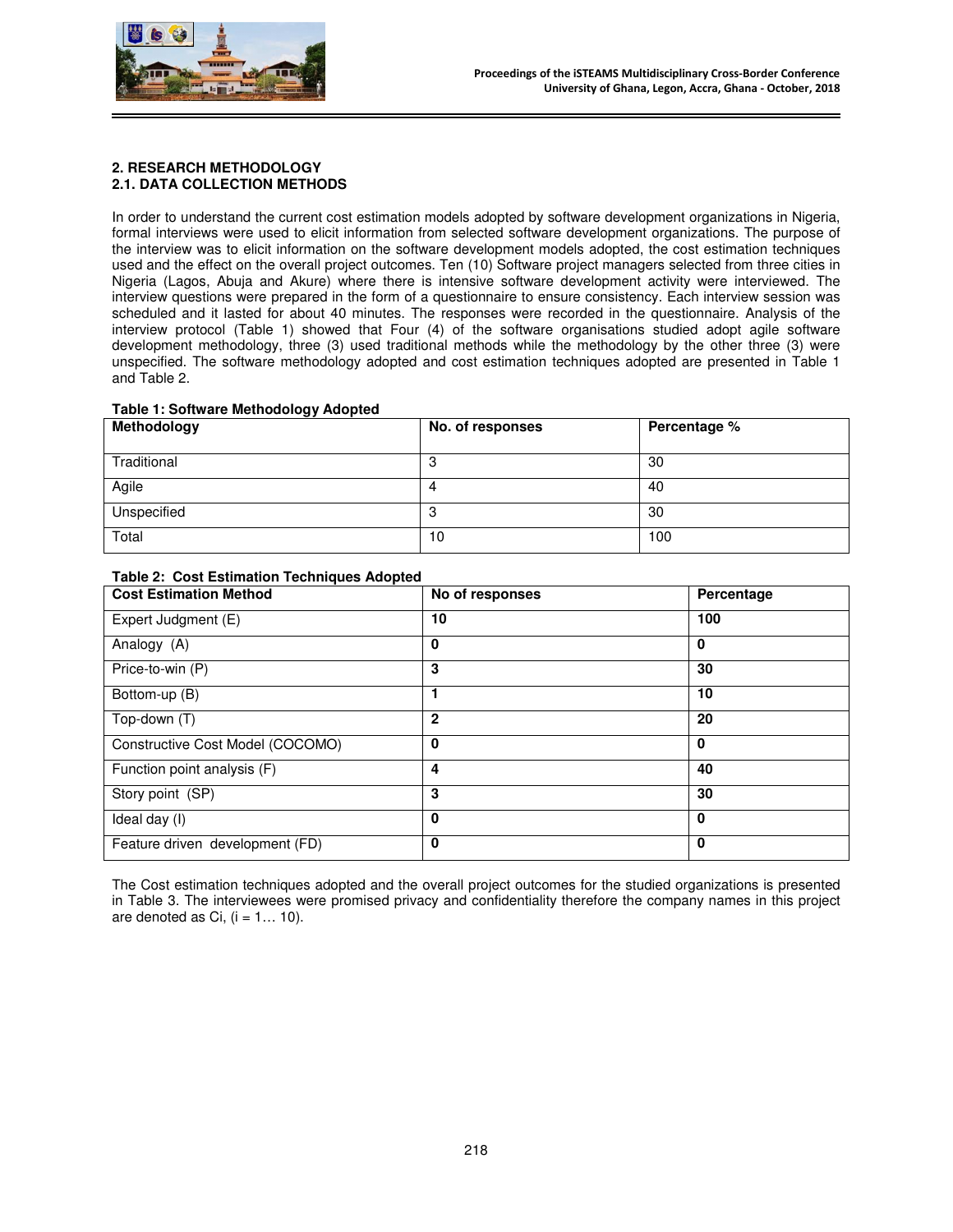

| <b>Project Status</b>                   | C <sub>1</sub> | C <sub>2</sub> | C <sub>3</sub> | C <sub>4</sub> | C <sub>5</sub> | C <sub>6</sub> | C7             | C <sub>8</sub> | C9             | C10       |
|-----------------------------------------|----------------|----------------|----------------|----------------|----------------|----------------|----------------|----------------|----------------|-----------|
| <b>Cost Estimation Method</b>           |                |                |                |                |                |                |                |                |                |           |
| Expert Judgment (E)                     | E              | E              | E              | E              | E              | E              | E              | E              | E              | E         |
| Analogy (A)                             |                |                |                |                |                |                |                |                | P              |           |
| Price-to-win (P)                        |                |                |                | $\mathsf{P}$   |                | P              |                |                |                |           |
| Bottom-up (B)                           | B              |                |                |                |                |                |                |                |                |           |
| Top-down (T)                            | T              |                |                |                |                |                | T              |                |                |           |
| Constructive Cost Model (COCOMO)        |                |                |                |                |                |                |                |                |                | <b>SP</b> |
| Function point analysis (FP)            |                |                |                |                |                |                |                |                |                |           |
| Story point (SP)                        |                | <b>FP</b>      | <b>FP</b>      | <b>FP</b>      | <b>FP</b>      |                |                |                |                |           |
| Ideal day (I)                           | <b>SP</b>      | <b>SP</b>      |                |                |                |                |                |                |                |           |
| Feature Driven (FD)                     |                |                |                |                |                |                |                |                |                |           |
| Major client                            |                |                |                |                |                |                |                |                |                |           |
| (Government (G),                        | G              |                | G              | G              |                |                | G              |                | P              | P         |
| (P Private))                            | P              | P              | P              | P              | P              | P              | P              | P              |                |           |
| Abandoned Projects? (Y/N)               | $\mathsf{N}$   | $\overline{Y}$ | Y              | Ÿ              | Ÿ              | $\overline{Y}$ | Ÿ              | Ÿ              | N              | Ÿ         |
| Schedule overruns? (Y/N)                | Y              | N              | Y              | Y              | Y              | Y              | Y              | Y              | Y              | N         |
| Need for re-estimation based<br>on new  | Y              | Y              | N              | Y              | N              | $\overline{Y}$ | $\overline{Y}$ | N              | Y              | Ÿ         |
| functionality? (Y/N)                    |                |                |                |                |                |                |                |                |                |           |
| Number of Successful software developed | $\overline{5}$ | 42             | 10             | 3              | 8              | 4              | 15             | 6              | $\overline{7}$ | 12        |
| Total number of employees               | 5              | 70             | $\overline{5}$ | 10             | 6              | 3              | 8              | 5              | 4              | 6         |

#### **3. DISCUSSION**

Traditional and Agile software development methodologies are adopted by the organizations studied. Findings in Table 3 show that all the software development organizations studied used experience gained from past projects as a basis for cost estimation (expert judgement) despite the methodology adopted. This is consistent with reports in literature that Expert estimation methods are the most commonly used estimation methods in the software industry (Moløkken and Jørgensen, 2003; Trendowicz 2013) because as human beings they have more information available and can use it more flexibly than algorithms. Every project is unique as observed in Khatibi and Jawawi (2010) and since a major characteristic of expert judgement is to predict an estimate for the current project based on past experience, this may not always be effective. This is reflected in Table 3 were almost all the organizations studied had abandoned projects, schedule overruns and the need for re-estimation. Issues in cost estimation are a major cause of software project failures both in agile and traditional software development processes. Irrespective of the model adopted, a starting point of any software development project is requirements engineering where user's needs are elicited, modelled and validated to ensure the development of satisfactory software systems. This requirements can be modelled as a business process and analysed to determine the necessary parameters for cost estimation.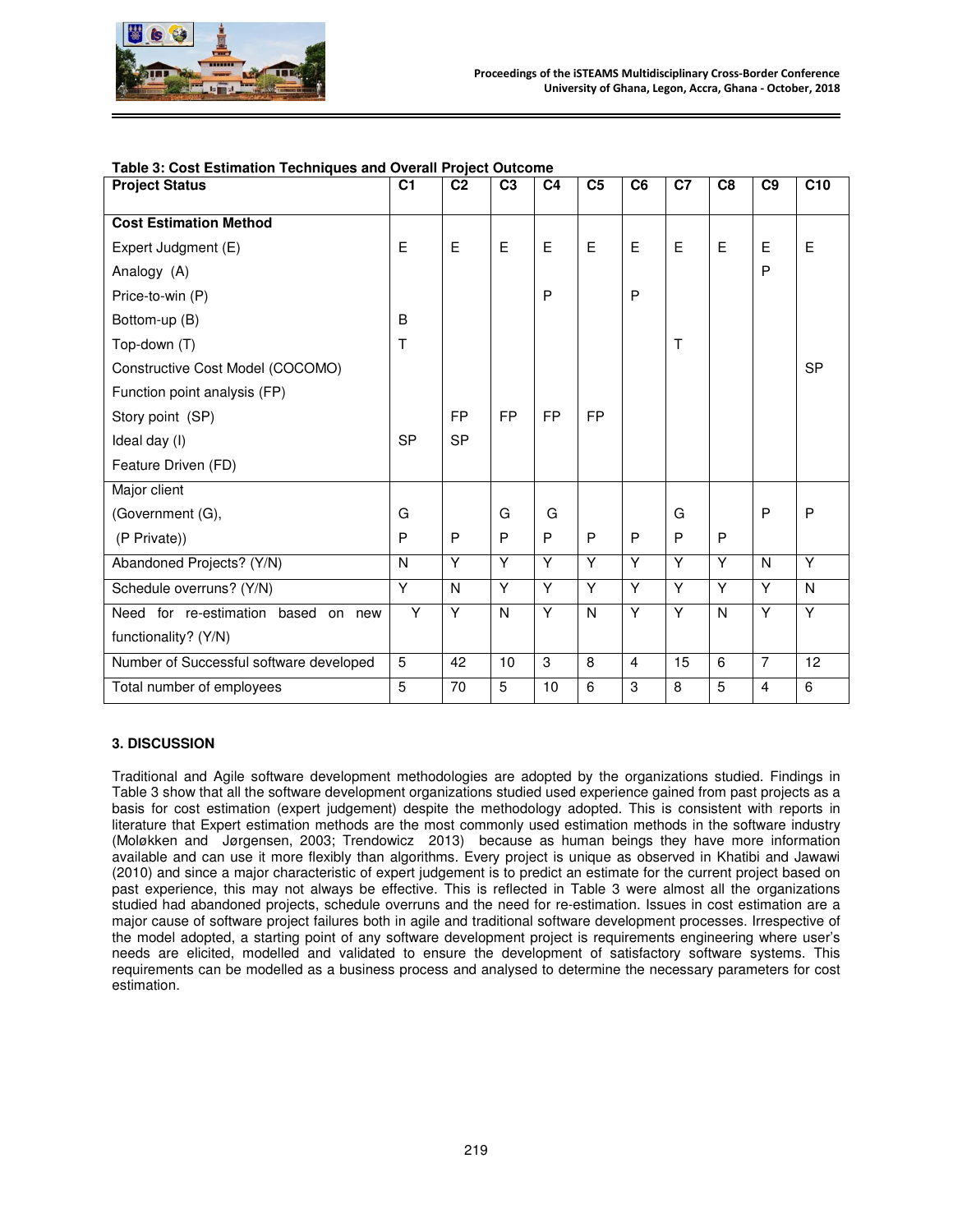

# **4. BUSINESS PROCESS MODELLING**

Business Process Management (BPM) is the art and science of overseeing how work is performed in an organization to ensure consistent outcomes and to take advantage of improvement opportunities (Marlon et al.2013). BPM is about managing the entire chain of events, activities, and decisions that ultimately add value to the organization and its customers. These chain of events, activities and decision are called Processes. A typical process involves decision points (stages when a decision is made that affect the way the process is executed); a number of actors, (human actors, organizations or software systems acting on behalf of human actors or organizations) and the execution of a process leads to one or more several outcomes. (Marlon et al.2013).

Using a case study method, a set of user requirements are modelled in this research using algorithm1:

Step 1. Get users story

- Step 2. Identify the tasks and activities
- Step 3. Represent the tasks using a business process model (BPM)
- Step 4. Repeat step 5 to 9
- Step 5. Refine user tasks
- Step 6. Identify the roles for each tasks.
- Step 7. If any complex processes, break into constituent tasks
- Step 8. If decision points then analyse.
- Step 9. Identify infrastructures required for implementation
- Until refinement is no longer needed

# **Algorithm 1: Proposed BPA Algorithm for Analysing User Tasks**

#### **5. CASE STUDY: HOSPITAL INFORMATION SYSTEM**

To test the algorithm 1, the case study approach was used to obtain user requirements for an Information Systems Development Project using a Hospital as a Business Process. A Case study method enables a researcher to closely examine the data within a specific context. In most cases, a case study method selects a small geographical area or a very limited number of individuals as the subjects of study. Case studies, explore and investigate contemporary real-life phenomenon through detailed contextual analysis of a limited number of events or conditions, and their relationships (Yin, 1984). A formal interview protocol was used to study the business processes in Health Creed Hospital, a Private Clinic in Lagos State, Nigeria. The aim of the interview was to identify the business processes required in a hospital Information System. The Managing Director of the Hospital and heads of some selected departments were interviewed to determine the activities and task performed. The following tasks for a hospital information system were identified from the study:

- 1. Patient Registration
- 2. Doctor's Documentation<br>3. Billing
- 
- 3. Billing<br>4. Labora 4. Laboratory Services<br>5. Pharmacy
- **Pharmacy**
- 6. Supply Chain Management
- 7. Consultant Details
- 8. Ward Details<br>9. Ambulance S
- 9. Ambulance Services<br>10. Human Resource Ma
- Human Resource Management

The next stage is to create a Business Process Model. This is modelled in Figure 1.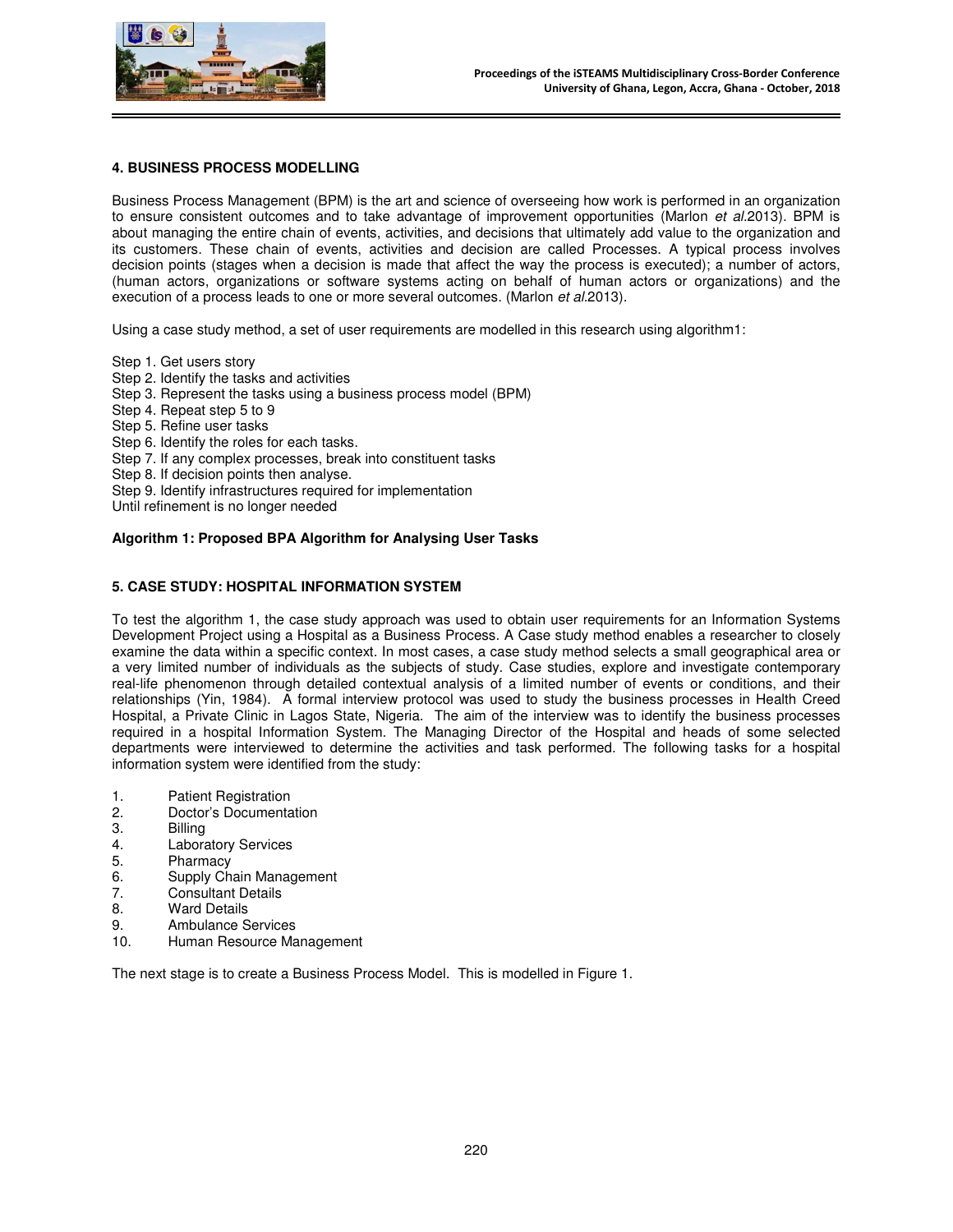



**Figure 1: Tasks in a Hospital Information System** 

To identify appropriate parameters for cost estimation, each task is refined into component parts. At each stage of the refinement, the sub-processes required to accomplish the task, resources required, dependencies, decision points and the task complexity are identified. Figure 2 shows the activities and tasks for patient registration. Three sub-processes: Old, new and emergency patients are identified. Each of these sub-processes are further decomposed into other sub-activities and tasks until each user task corresponds to a line of code.



**Figure 2: Patient Registration task Analysis**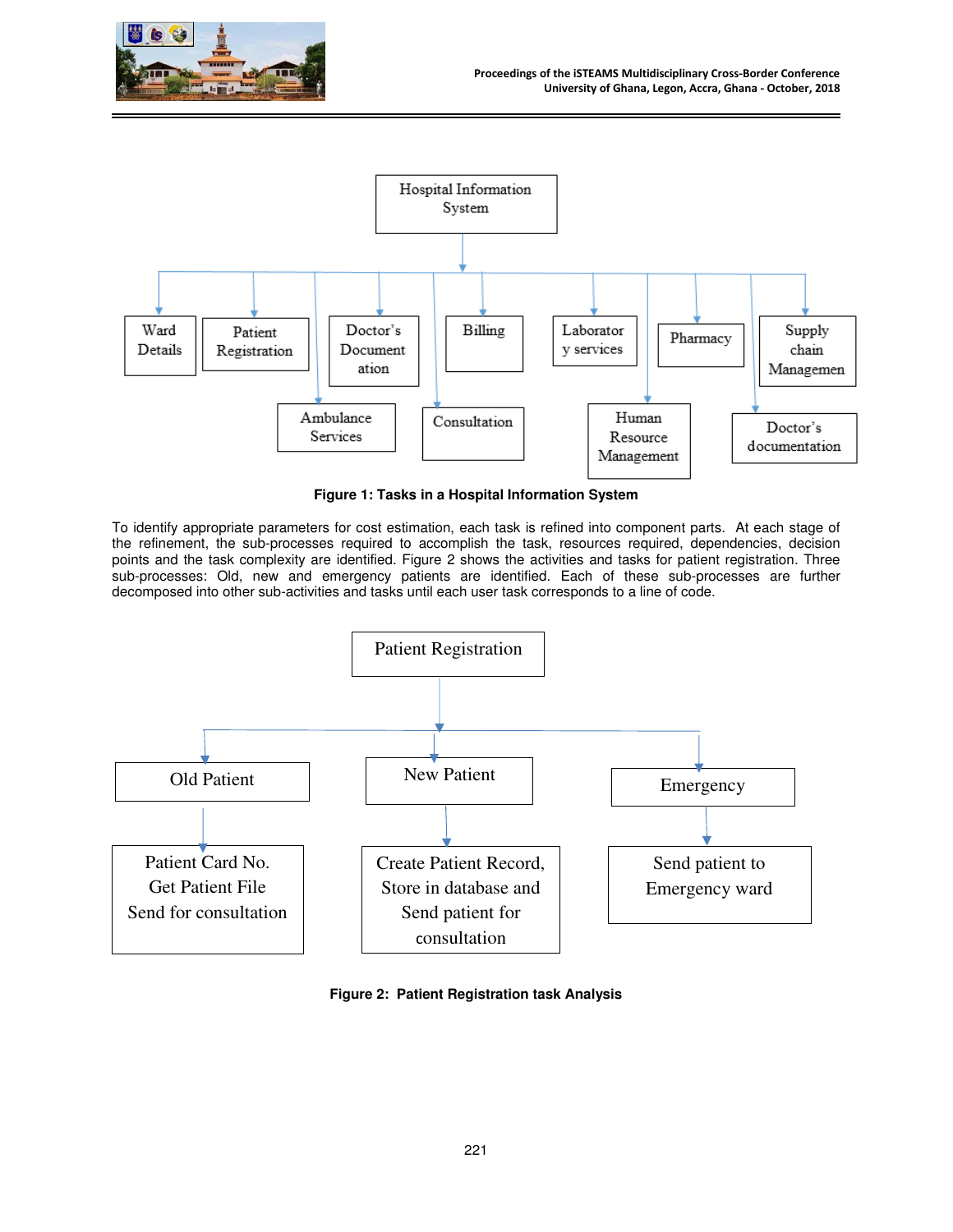



The activity **Create Patient Record** for new patients in Figure 2 includes the following tasks:

Input. Patient Name (); Identify Patient type (\* Decision Point \*) Identify patient Status (\* Decision point) Input. First-name(); Input. Middle-Name(); Input. Last-Name(); Input. Age (); Input. Address(); Input. Date of Birth(); Input. Next-of-kin ( ); Input. Gender (); Input. State (); Input. Country(); Check if Referred (\* Decision point \*); Input. Date-of-admission(); Validate Input () Append to Database() (\* Store the input into a database \*)

During the Analysis of the 'Patient Registration 'activity the following parameters that will guide a cost estimator were identified:<br>A.

- **A. Human Resource Needs**
- **i.** Software Developers
- ii Database Administrator
- iii Computer Operator
- **B. Computer Software**
- **i.** Database Management System
- **C. Decision Points**

A decision point is a stage in a process were judgement has to be made that affects the execution of the process. Decision points add complexity to a software system because each decision point requires further refinement that could create new processes (sub-processes) hence a cost estimator needs to identify decision points in the users requirements to guide the estimation process.

The following decision points were identified for 'Patient Registration':

- i Patient Type ()<br>ii Patient Status ()
- ii Patient Status ()<br>iii Referred ()
- Referred ()

Each process in the BPM is analysed and the parameters,  $P(n = total number of each parameter type)$  is identified. To obtain the total parameters for cost estimation, we propose the following:

For each User Task, T and Parameter type Pi (i : 1 .. n), Parameter list, PL is given as:  $PLT = \sum_{i=1}^{n} Pi_i$  $(1)$ 

Total Parameter list for the entire project, TPL is given as:  $TPL = \bigcup \sum_{i=1}^{n} PLT$  (2)

Sharma et al., (2012) reviewed cost estimation techniques for both traditional and agile software development to guide a cost estimator in predicting accurate cost estimates for a project. Obtaining a list of parameters for which estimates should be drawn for a software work project will guide the cost estimator in selecting the most appropriate technique to adopt and also to produce more accurate results.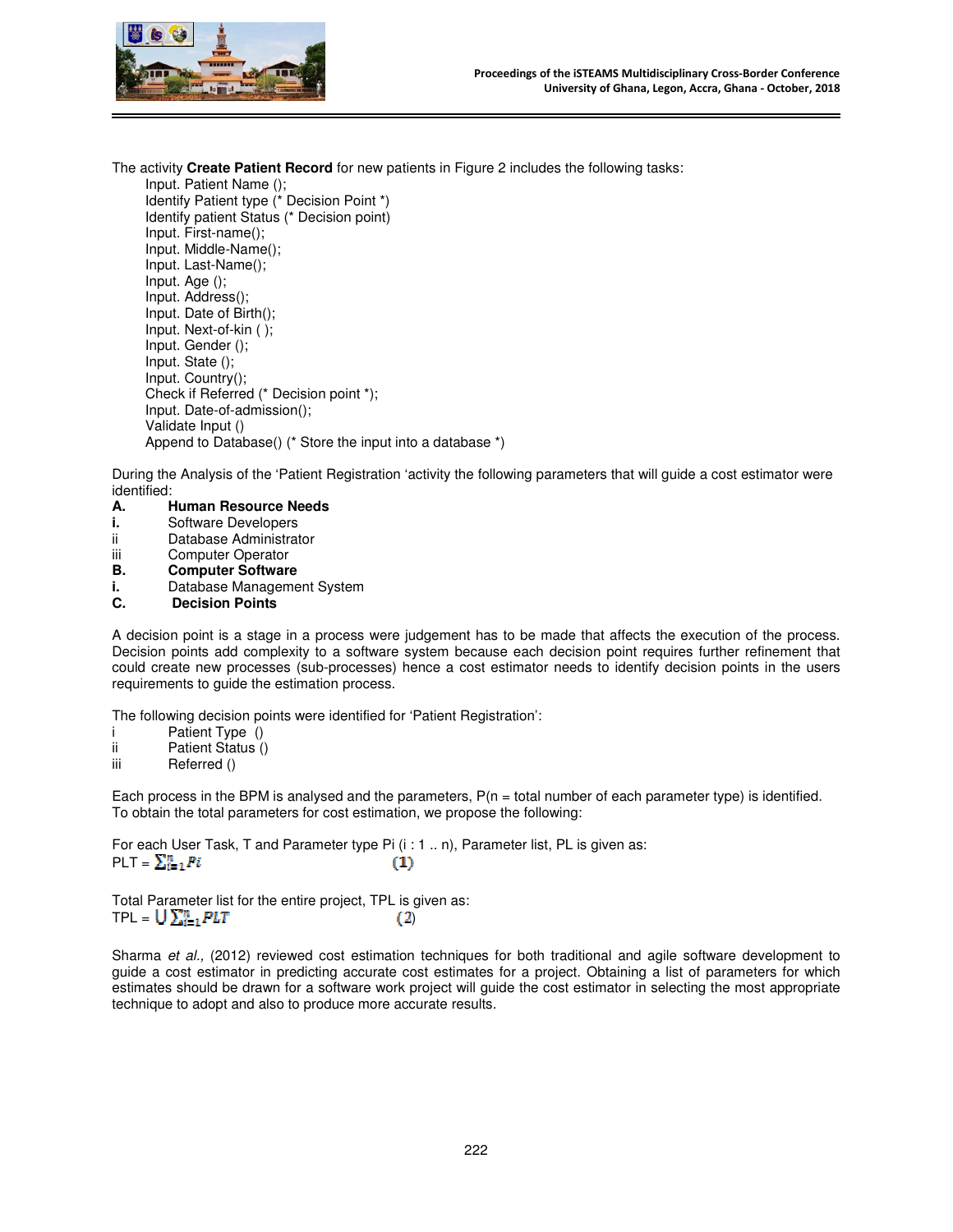

### **6. CONCLUSION**

Software cost estimation is a major problem in software development, and it has been identified as one of the root causes of software project failures. A business process modelling approach was adopted as a precursor to cost estimation in a software development project in this paper. This approach was tested using a hospital information system as a single case study. Using the BPA algorithm, complex tasks and decision points that can create estimation bottlenecks are identified to enable a cost estimator make more informed decisions. In situations were expert opinion is the only available option, having a purview of the various tasks and organizations workflow will add more value to the estimators judgement. Because the user is actively involved and directs most of the business process activities, it is easy for the user to understand the approximate cost of each feature, which improves decision making and requests for new features will no longer sound out of context since the developers can predict users requests and create allowance to accommodate such requests into the current cost. Even late changes in requirements can be welcomed.